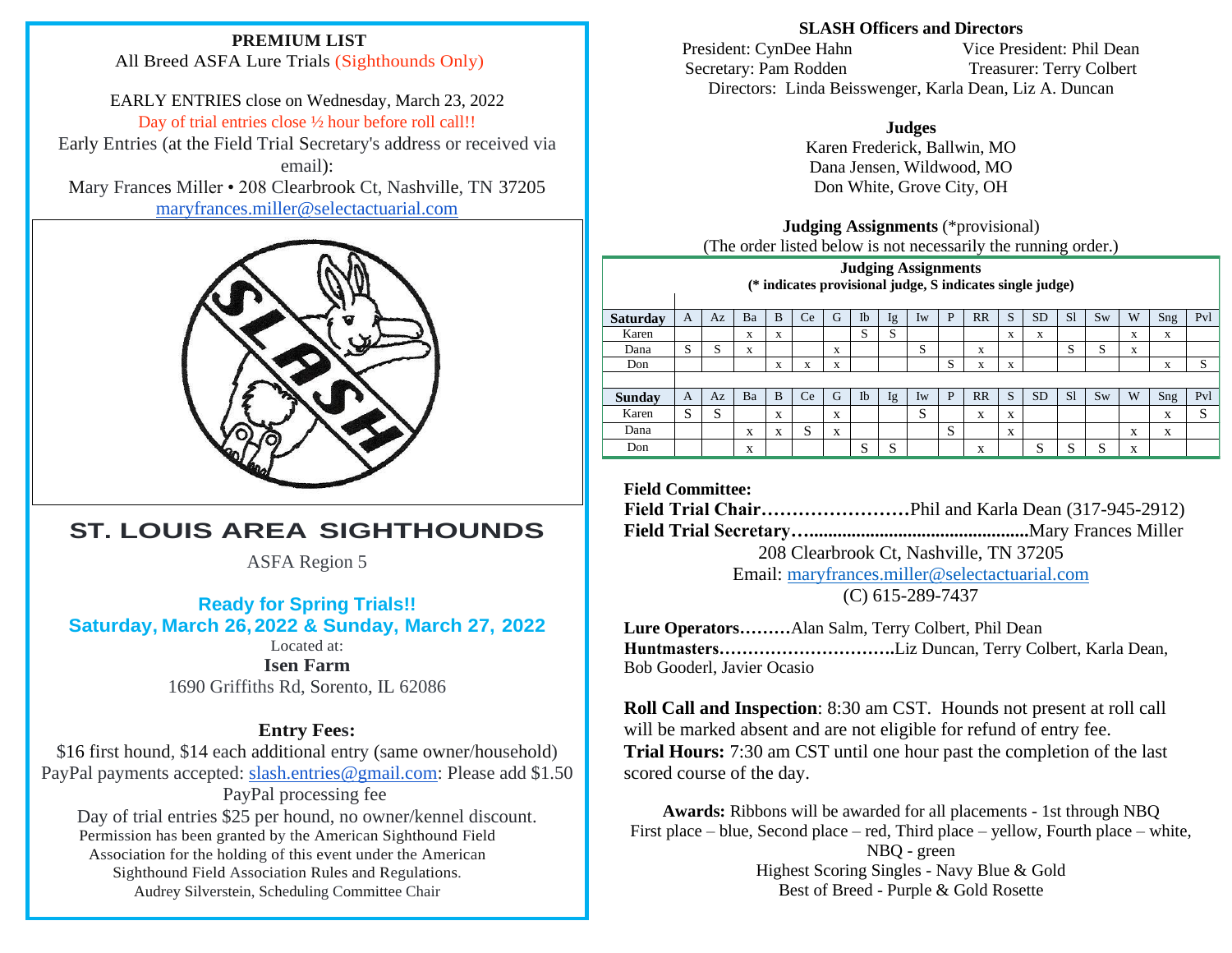### **Eligible Breeds & Registry**

Only purebred Afghan Hounds, Azawakhs, Basenjis, Borzoi, Cirneco dell'Etna, Greyhounds, Ibizan Hounds, Irish Wolfhounds, Italian Greyhounds, Pharaoh Hounds, Rhodesian Ridgebacks, Salukis, Scottish Deerhounds, Silken Windhound, Sloughis,

Whippets, and Provisional breeds may be entered in the regular stakes. Current Provisional breeds include purebred Chart Polski, Galgo Español, Magyar Agar, Peruvian Inca Orchid, Portuguese Podengo (Pequeno), Portuguese Podengo (Medio &

Grande), and must be individually registered with the appropriate registry.

All entries shall be individually registered with the AKC (including ILP & PAL), the NGA, the UKC, the FCI, an ASFA-recognized foreign or ASFA Board approved

registry, or possess a CRN from the SPDBS. A photocopy of acceptable registry must be submitted with each hound's first ASFA field trial entry; this requirement is waived

for hounds registered with the NGA. This is a sighthound only event.

### **EARLY ENTRIES must be received at the field secretary's address by Wednesday, March 23, 2022.**

## **Gate entries must be received by the Field Secretary before 8:00 am CST.**

Entries will be acknowledged by email provided an email address is provided. Incomplete, unsigned, conditional or LATE ENTRIES WILL NOT be accepted. Entry forms by minor owner/handlers (under the age of eighteen years) must be signed/cosigned by a parent or guardian. Substitutes for lame or in-season hounds are allowed if the substitute has the same owner and the Field Secretary is notified at least one hour prior to roll call.

Any entry marked "First Time Entry" must be accompanied by a completed ASFA hound certification form or an AKC QC certificate (not required for entries in the Singles Stake). A photocopy of acceptable registry must be submitted with a hound's first ASFA field trial entry (not required for first time entered NGA hounds).

### **Stakes Offered**

**Open** Any eligible sighthound that has met certification requirements, excluding ASFA Field Champions of record.

**Field Champion** Any ASFA Field Champion.

**Veteran** Any eligible sighthound that has met certification requirements whose age is at least six years, except Irish Wolfhounds whose age shall be at least five years and Afghans, Rhodesian Ridgebacks, Salukis, and Whippets, whose age shall be at least seven years. Points go toward V-FCh or V-LCM titles.

**Provisional** Any eligible sighthound of a Provisional stake breed that has met certification requirements. Not eligible for Best of Breed or Best in Field.

**Single** Any eligible sighthound including those disqualified to run in other stakes. Not eligible for Best of Breed or Best in Field. Hounds are eligible to earn TCP and CPX titles from the Singles stake. Provisional breeds are not eligible for these titles.

**Best in Field** Offered on Saturday only.

# **Important Information**

- All entries must be one year of age or over on the day of the trial.
- Stake will be split if the entry in any one stake is 20 or more hounds at the time of the draw.
- Bitches in season, hounds with breed disqualifications, and lame hounds will be excused.
- Hounds not present at roll call will be scratched.
- Monorchid, cryptorchid, spayed, or neutered hounds may be entered.
- All hounds will run twice, in trios if possible or braces (except in the Single Stake), unless excused, dismissed or disqualified.
- Muzzles are not required, it is the responsibility of the owner to determine if their hound needs to be muzzled.
- Hounds with breed disqualifications are not eligible to enter except in the Single Stake.
- Lure machine is battery powered, continuous loop. Back-up equipment is available.
- Lure will consist of highly visible plastic strips.
- A fee of \$20 will be assessed for any returned checks.
- There will be a \$5 fine for any loose hounds on the field that is not part of the course in progress.
- There will be a \$15 fine for any owner/handler who does not clean up after their hound.
- Course will be reversed for finals and again for run-offs and Best of Breed.
- Hound certification runs will be offered Saturday only following the trial pending condition of the equipment and weather.
- Persons exhibiting conduct detrimental to ASFA/SLASH/any hound(s) /other person(s) will be asked to leave the trial site.

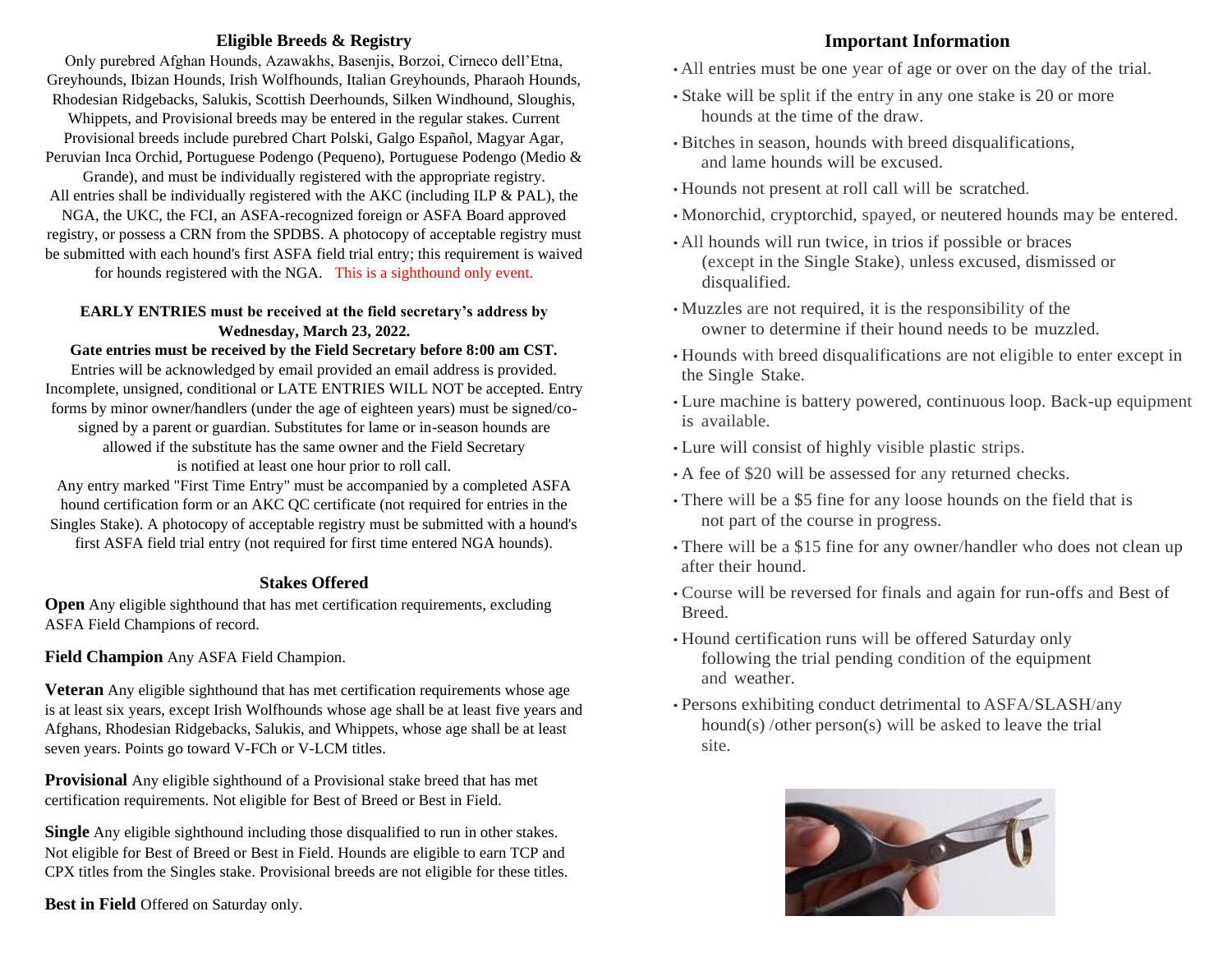**Saturday - 900 yards Veterinarian Information** A local clinic will have a local veterinarian on call for the weekend at **Schreiber Veterinary Services**  1397 Old Ripley Road, Sorento, IL 62086 217-272-4412

The closest after-hours emergency vet is about 45 minutes south via I-55, **Animal Emergency Center** 2005 Mall St. Collinsville, IL 62234 618-346-1843

If possible, please call before going to the clinic; this will enable the staff to be prepared for your animal's arrival. They will suggest immediate first aid measures and will give you specific directions to the nearest emergency clinic.

### **PARKING:**

**SANATIVE:**<br>Parking will be on the gravel parking area, which is shaded in the afternoon, or on the graveled driveway only. **There is no parking or driving allowed on nongraveled areas.** Do not park or drive on the grass!

### **Important Parking Information**

Please, be respectful of the property! Do not drive on the grass or remove any stakes that line the driveway or parking area. Only drive on the graveled areas. If you need help moving your vehicle, just ask! \*\*\*Anyone making ruts in the non-graveled areas **will not** be welcome back!



# **Directions to Isen Farm** 1690 Griffiths Rd, Sorento, IL 62086

approximately 5 miles into the town of New Douglas, tum left (North) onto Main Street (at the stop sign), then in 1/4 mile tum right (East) onto Sorento Road. Go approximately 5 miles and tum left onto Griffiths Road. Field is  $3/4$  mile on the right, just past the county rock pile (which is on the left). **From 1-55 North or South:** take Exit 37 for Livingston/New Douglas, go East

From 1-70 East or West: take Exit 36 for Pocahontas and go North approximately 4 miles to IL-140 (first stop sign). Tum left (West) on IL-140, go 1 mile then turn right (North) onto Old Ripley Road. Follow Old Ripley Road 6.3 miles to stop sign, turn left (West) onto New Douglas Avenue. Go 0.4 miles, tum right (North) onto Griffiths Road. Field is 3/4 mile on the right, just past the county rock pile (which is on the left).

Camping on site: RV parking and limited dry camping will be available, but campers run only after the contact Phil or Karla Dean directly to make arrangements.<br>  $K_{\text{tot}}$  is a state of the Saturday of the Saturday of the Saturday of the Saturday of the Saturday of the Saturday of the Saturday of the Satu Karla's cell phone number is  $317-945-2912$  and Phil's is  $317-945-2913$ .

#### $heta$  the same breed or similar run with  $r$ **Motels**

### For those who travel 1-70:

Super 8 by Wyndham - 1700 IL-127, Greenville, IL 62246 (618) 664-0800 Surestay inn by Best Western - 1731 S, IL-1 27, Greenville, IL 62246 (618) 664-30<br>Red Carpet Inn - 1525 South Illinois, IL-1 27, Greenville, IL 62246 (618) 664-1950 SureStay Inn by Best Western - 1731 S, IL-1 27, Greenville, IL 62246 (618) 664-3030

### **For those who travel 1-55:**

F**or those who travel 1-55:**<br>Super 8 by Wyndham - 1527 Hennan Rd, Staunton, IL 62088 (6 I 8) 635-5353 Innkeeper Super 8 by Wyndham - 1327 Hennan Kd, Stauhton, IL 62088 (618) 633-3333<br>Motel - 40 I E State St, Hamel, IL 62046 (618) 633-2111 Other: Countryside Inn - 8105 IL-127, Hillsboro, IL 62049 (217) 532-6176

**Note:** Motels listed seem to be pet friendly, but please verify current pet policies when making reservations. Since this location is fairly now to SI ASH, we don't have any idemaning reservations: since and to ceanon is rainly new to SER ish, we convenience after yourself and your hounds. making reservations. Since this location is fairly new to SLASH, we don't have any idea Feedback is welcome!

### **Campgrounds:**

**Campgrounds:**<br>There are several campgrounds in the area, those listed below are within a half hour 's drive from Sorento, and appear to be open year round, but contact directly to make sure. Kamper Kompanion KV Park - 18388 E Frontage Rd, Litemeid, IL 62036 (217) 524-<br>4747 Indian Grove Campground - 15025 N 4th Ave, Coffeen, IL 62017 (217) 537-300 I Bur Oaks Campground - 10303 Oaks Rd, Alhambra, IL 62001 (618) 488-7927 Tomahawk Campground - 119 Tomahawk Dr, Pocahontas, IL 62275 (618) 669-2781 Kamper Kompanion RV Park - 18388 E Frontage Rd, Litchfield, IL 62056 (217) 324-

\*\*\*\*\*Please verify current pet policies when making reservations\*\*\*\*\*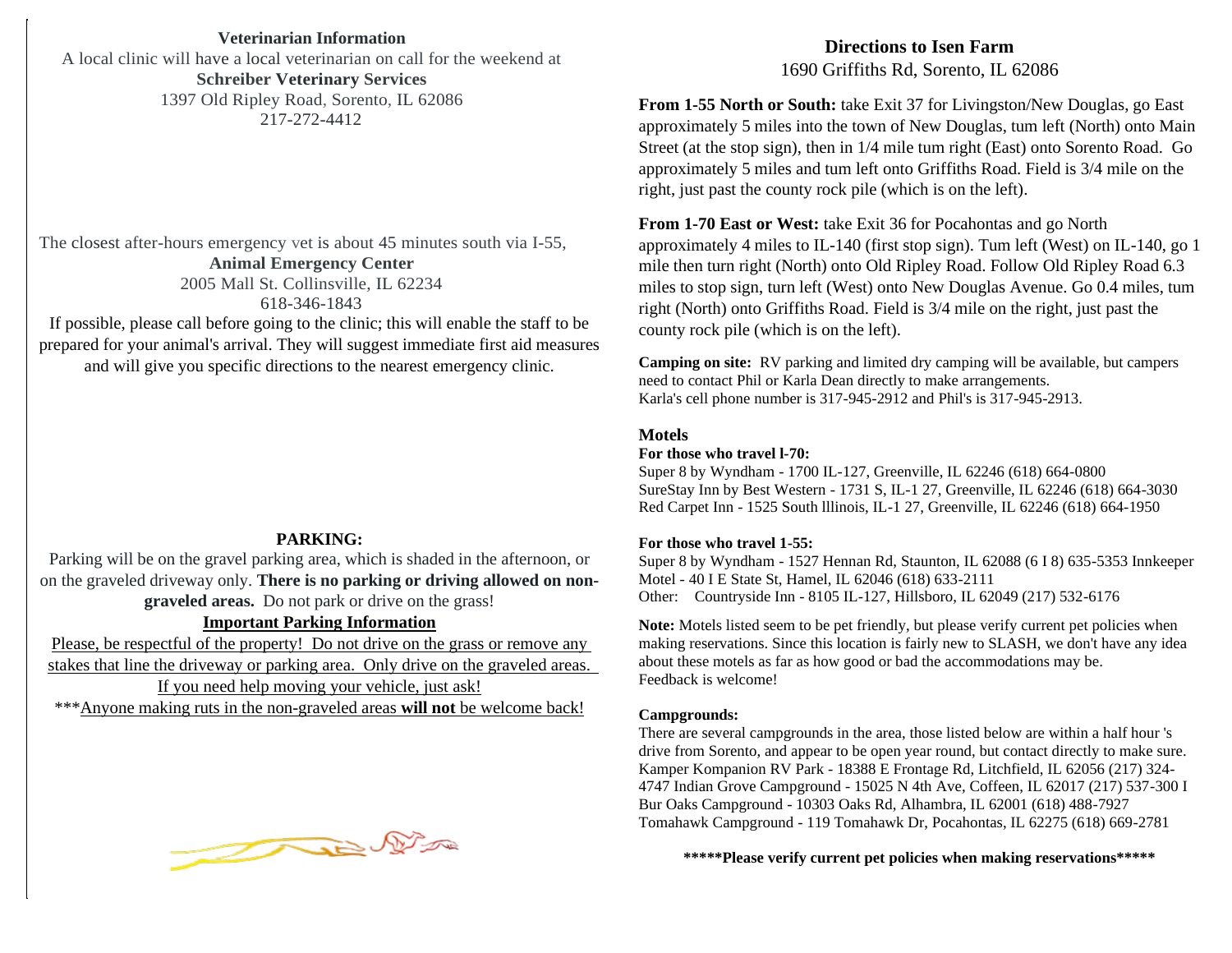# **Things to know:**

\*The field is not fenced, but is away from high traffic roads. \*Trees provide a visual barrier on three sides. \*Be prepared and bring your own shade and water for your hounds. \*Water and bathroom facilities are available. \*Please be respectful of the site by cleaning up after yourself and your hounds. \*Be respectful of others and follow the COVID-19 protocols of the region.

### **FOOD**

There will be food available for purchase (cash only) for both Saturday and Sunday, proceeds to support the local elementary school. There are no nearby restaurants, so please plan accordingly.



**Sunday 758yd**



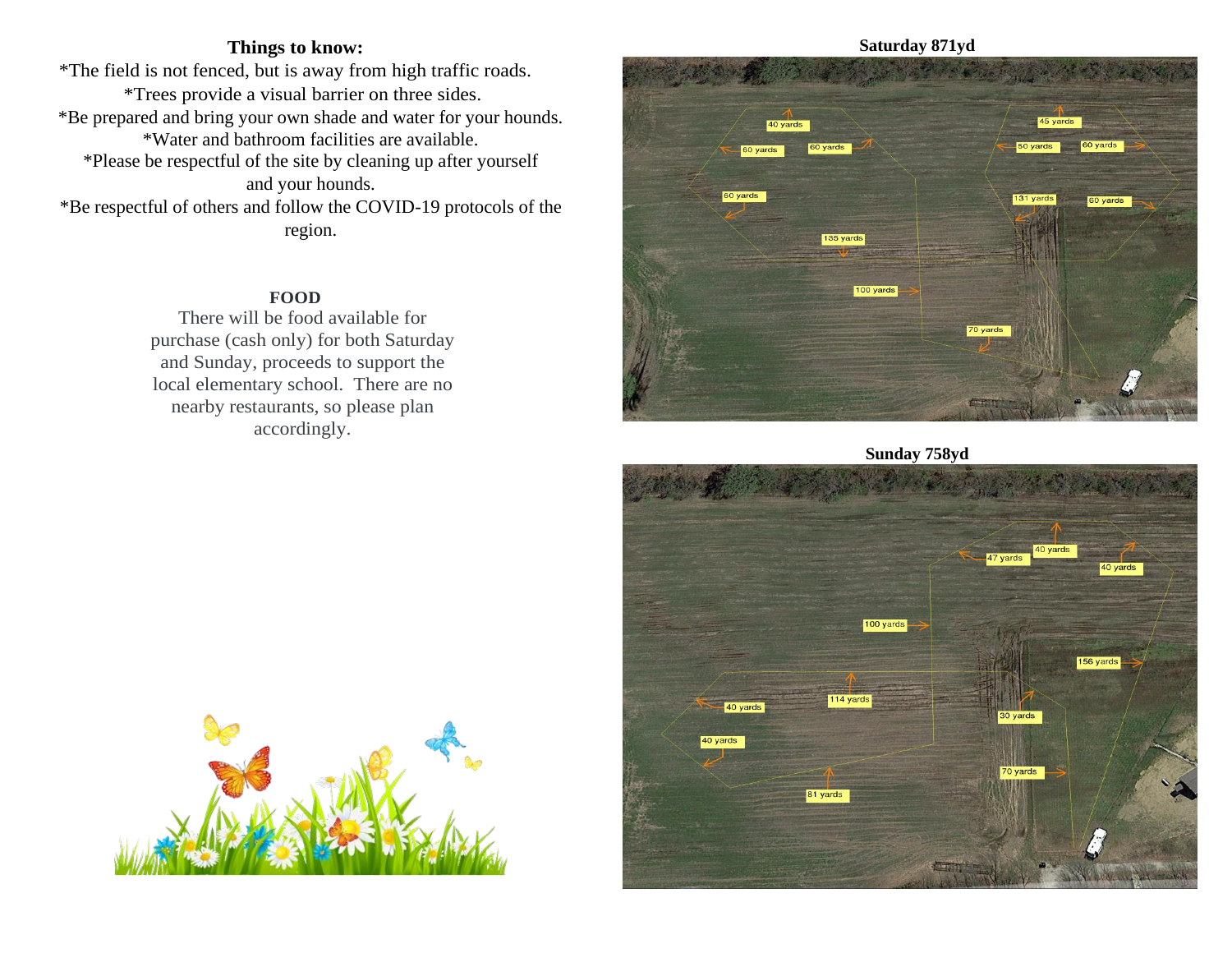### **OFFICIAL AMERICAN SIGHTHOUND FIELD ASSOCIATION ENTRY FORM**

## **St. Louis Area Sighthounds** All Breed ASFA Lure Field Trial **Saturday, March 26, 2022**

**Early entries:** \$16 first hound, \$14 each additional hound (same owner/household) **Early Entries Close: Wednesday, March 23, 2022** Day of Trial Entries for Saturday: \$25 per hound, close at 8:00 am day of trial

Make checks payable to *SLASH* in US funds only and mail with completed entry form to: Mary Frances Miller, FTS, 208 Clearbrook Ct, Nashville, TN 37205

| Fee Paid | The Field Secretary cannot accept conditional, unsigned, incomplete or unpaid |  |  |  |  |  |  |
|----------|-------------------------------------------------------------------------------|--|--|--|--|--|--|
|          | entries; please check your completed entry carefully.                         |  |  |  |  |  |  |

| Breed:                                                                                                                                                 | $n = 1$<br>Call Name:                                               |  |  |  |  |  |  |  |
|--------------------------------------------------------------------------------------------------------------------------------------------------------|---------------------------------------------------------------------|--|--|--|--|--|--|--|
| Registered Name of Hound:                                                                                                                              |                                                                     |  |  |  |  |  |  |  |
| Stake:<br><b>FCH</b><br>Veteran<br>Open                                                                                                                | <b>Additional Stakes</b><br>Kennel L<br>$\Box$ Breeder $\Box$ Bench |  |  |  |  |  |  |  |
| <b>Registration Number:</b> (please write in registering body before number)                                                                           |                                                                     |  |  |  |  |  |  |  |
| If possible, please<br>separate my hounds                                                                                                              | Sex:<br>Dog<br>Bitch                                                |  |  |  |  |  |  |  |
| Name of actual owner(s):                                                                                                                               |                                                                     |  |  |  |  |  |  |  |
| Address:                                                                                                                                               | Phone:                                                              |  |  |  |  |  |  |  |
| City:<br>State:<br>Zip:                                                                                                                                |                                                                     |  |  |  |  |  |  |  |
| E-mail (Optional)<br>(Optional) Region of Residence:                                                                                                   |                                                                     |  |  |  |  |  |  |  |
| Emergency Contact Name and Phone (Optional)                                                                                                            |                                                                     |  |  |  |  |  |  |  |
| $\mathsf{L}$<br>Check if this is the first ASFA trial for this hound. Attach a Hound Certification or waiver if entered in<br>Open, Veterans, Limited. |                                                                     |  |  |  |  |  |  |  |
| Check if this is a first-time entry, a copy of the official Registration of this hound must accompany this entry<br>unless NGA.                        |                                                                     |  |  |  |  |  |  |  |
| Check if any information has changed since the last ASFA trial entry. Regarding ________                                                               |                                                                     |  |  |  |  |  |  |  |
| Check if this hound has been dismissed within the last 6 trials entered. Must be marked in order to qualify for a<br>"clean" trial requirement.        |                                                                     |  |  |  |  |  |  |  |

I CERTIFY that I am the actual owner of this dog, or that I am the duly authorized agent of the actual owner whose name I have entered above. In consideration of the acceptance of this entry and the opportunity to have this dog judged and to win prize money, ribbons, or trophies, I (we) agree to abide by the rules and regulations of the American Sighthound Field Association in effect at the time of this lure field trial, and by any additional rules and regulations appearing in the premium list for this lure field trial. I (we) agree that the club holding this lure field trial has the right to refuse this entry for cause, which the club shall deem to be sufficient. I (we) agree to hold this club, its members, directors, governors, officers, agents or other functionaries, any employees of the aforementioned parties and the owner(s) of the trial premises or grounds harmless from any claim for loss or injury which may be alleged to have been caused directly or indirectly to any person or thing by the act of this dog while in or upon the lure field trial premises or grounds or near any entrance thereto and I (we) personally assume all responsibility and liability for any such claim, and I (we) further agree to hold the aforementioned parties harmless from any claim loss of this dog by disappearance, theft damage or injury be caused or alleged to be caused by the negligence of the club or any of the aforementioned parties or by the negligence of any person or any other cause or causes. I (we) certify and represent that the dog entered is not a hazard to person or other dogs. This entry is submitted for acceptance of the forgoing representations and agreements.

**SIGNATURE** of owner or his agent duly authorized to make this entry

**Please separate the entries before submitting to FTS.**

### **OFFICIAL AMERICAN SIGHTHOUND FIELD ASSOCIATION ENTRY FORM**

### **St. Louis Area Sighthounds** All Breed ASFA Lure Field Trial **Sunday, March 27, 2022**

**Early entries:** \$16 first hound, \$14 each additional hound (same owner/household) **Early Entries Close: Wednesday, March 23, 2022** Day of Trial Entries for Sunday: \$25 per hound, close at 8:00 am day of trial

Make checks payable to *SLASH* in US funds only and mail with completed entry form to: Mary Frances Miller, FTS, 208 Clearbrook Ct, Nashville, TN 37205

| Fee Paid | The Field Secretary cannot accept conditional, unsigned, incomplete or unpaid |
|----------|-------------------------------------------------------------------------------|
|          | entries; please check your completed entry carefully.                         |

| Breed:                                                                                                                                 |                                                                                                                                                 | Call Name:                      |                                       |  |  |  |  |  |
|----------------------------------------------------------------------------------------------------------------------------------------|-------------------------------------------------------------------------------------------------------------------------------------------------|---------------------------------|---------------------------------------|--|--|--|--|--|
| Registered Name of Hound:                                                                                                              |                                                                                                                                                 |                                 |                                       |  |  |  |  |  |
|                                                                                                                                        | <b>Additional Stakes</b><br>Stake:                                                                                                              |                                 |                                       |  |  |  |  |  |
|                                                                                                                                        | <b>FCH</b><br>$\Box$ Veteran<br>Open                                                                                                            | Single<br>Provisional           | Kennel $\Box$ Breeder $\Box$<br>Bench |  |  |  |  |  |
| <b>Registration Number:</b> (please write in registering body before number)                                                           |                                                                                                                                                 |                                 |                                       |  |  |  |  |  |
|                                                                                                                                        | If possible, please                                                                                                                             | Date of                         | Sex:                                  |  |  |  |  |  |
|                                                                                                                                        | separate my hounds                                                                                                                              | Birth:                          | Bitch<br>Dog                          |  |  |  |  |  |
| Name of actual owner(s):                                                                                                               |                                                                                                                                                 |                                 |                                       |  |  |  |  |  |
| Address:                                                                                                                               |                                                                                                                                                 | Phone:                          |                                       |  |  |  |  |  |
| City:                                                                                                                                  |                                                                                                                                                 | State:                          | Zip:                                  |  |  |  |  |  |
|                                                                                                                                        | E-mail (Optional)                                                                                                                               | (Optional) Region of Residence: |                                       |  |  |  |  |  |
| Emergency Contact Name and Phone (Optional)                                                                                            |                                                                                                                                                 |                                 |                                       |  |  |  |  |  |
| Check if this is the first ASFA trial for this hound. Attach a Hound Certification or waiver if entered in Open,<br>Veterans, Limited. |                                                                                                                                                 |                                 |                                       |  |  |  |  |  |
|                                                                                                                                        | Check if this is a first-time entry, a copy of the official Registration of this hound must accompany this entry<br>unless NGA.                 |                                 |                                       |  |  |  |  |  |
|                                                                                                                                        | Check if any information has changed since the last ASFA trial entry. Regarding                                                                 |                                 |                                       |  |  |  |  |  |
|                                                                                                                                        | Check if this hound has been dismissed within the last 6 trials entered. Must be marked in order to qualify for a<br>"clean" trial requirement. |                                 |                                       |  |  |  |  |  |

I CERTIFY that I am the actual owner of this dog, or that I am the duly authorized agent of the actual owner whose name I have entered above. In consideration of the acceptance of this entry and the opportunity to have this dog judged and to win prize money, ribbons, or trophies, I (we) agree to abide by the rules and regulations of the American Sighthound Field Association in effect at the time of this lure field trial, and by any additional rules and regulations appearing in the premium list for this lure field trial. I (we) agree that the club holding this lure field trial has the right to refuse this entry for cause, which the club shall deem to be sufficient. I (we) agree to hold this club, its members, directors, governors, officers, agents or other functionaries, any employees of the aforementioned parties and the owner(s) of the trial premises or grounds harmless from any claim for loss or injury which may be alleged to have been caused directly or indirectly to any person or thing by the act of this dog while in or upon the lure field trial premises or grounds or near any entrance thereto and I (we) personally assume all responsibility and liability for any such claim, and I (we) further agree to hold the aforementioned parties harmless from any claim loss of this dog by disappearance, theft damage or injury be caused or alleged to be caused by the negligence of the club or any of the aforementioned parties or by the negligence of any person or any other cause or causes. I (we) certify and represent that the dog entered is not a hazard to person or other dogs. This entry is submitted for acceptance of the forgoing representations and agreements.

 **SIGNATURE** of owner or his agent duly authorized to make this entry

**Please separate the entries before submitting to FTS.**